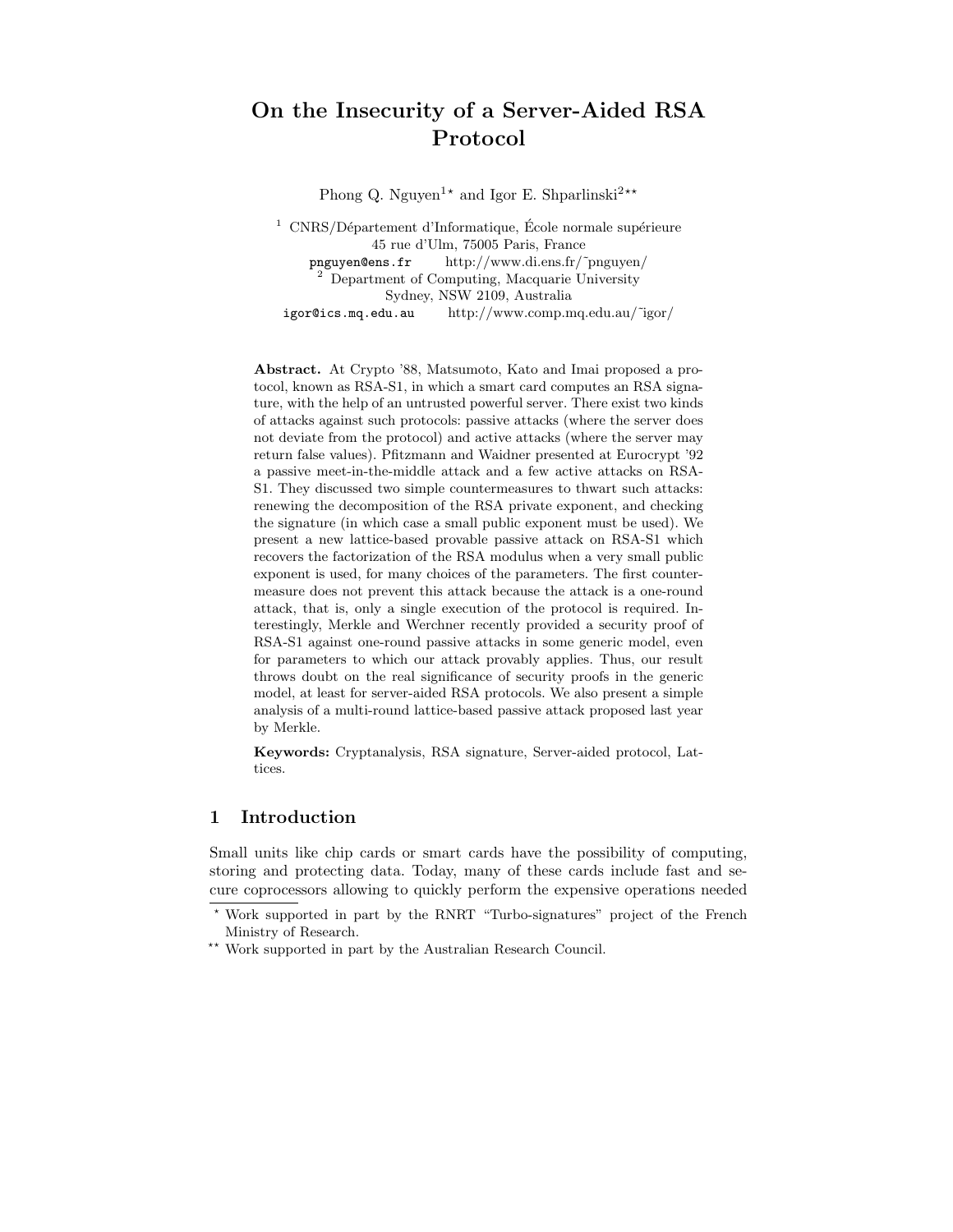by public key cryptosystems. However, a large proportion of the cards consists of cheap cards with too limited computing power for such tasks. To overcome this problem, extensive research has been conducted under the generic name "server-aided secret computations" (SASC). In the SASC protocol, the client (the smart card) wants to perform a secret computation (for example, RSA signature generation) by borrowing the computing power of an untrusted powerful server without revealing its secret information. One distinguishes two kinds of attacks against such protocols: attacks where the server follows rigorously the protocol are called passive attacks, while attacks where the server may return false computations are called active attacks. Attacks are called multi-round when they require several executions of the protocol between the same parties.

Most of the SASC protocols proposed for RSA signatures have been shown to be either inefficient or insecure (see for instance the two recent examples [13, 10]), which explains why, to our knowledge, none of these protocols has ever been used in practice. Many of these protocols are variants of the protocols RSA-S1 and RSA-S2 proposed by Matsumoto, Kato and Imai [8] at Crypto '88, which use a random linear decomposition of the RSA private exponent. At Eurocrypt '92, Pfitzmann and Waidner [15] presented several natural meet-in-the-middle passive attacks and some efficient active attacks against RSA-S1 and RSA-S2. To prevent such attacks, they discussed two countermeasures which should be used together: one is to renew the decomposition of the private exponent at each signature, the other is to check the signature before the end of the protocol, which is a well-known countermeasure but requires a very small public exponent since the check is performed by the card.

The first countermeasure was effective against the original active attacks of [15], but Merkle [10] showed last year at ACM CCS '00 that the resulting scheme was still insecure. Indeed, he presented an efficient lattice-based multiround passive attack, which was successful (in practice) against many choices of the parameters. Merkle's paper [10] included an analysis of the attack, inspired by well-known lattice-based methods [5] to solve the subset sum problem. However, the analysis was rather technical and not exactly correct (it assumed a distribution of the parameters which was not the one induced by the protocol). We present a simple analysis of a slight variant of Merkle's attack, which enables to explain experimental results, and to provide provable results for certain choices of the parameters.

The main contribution of this paper is a new lattice-based passive attack which recovers the private exponent (like Merkle's attack), but only in the case a very small public exponent is used (which is the second countermeasure). Interestingly, this attack is only one-round in the sense that a single execution of the protocol is sufficient, whereas Merkle's attack is multi-round, requiring many signatures produced by the card with the help of the same server. Consequently, the first countermeasure has no impact on this new attack. And these results point out the limits of the generic model, as applied to the security analysis of server-aided RSA protocols. Indeed, Merkle and Werchner [11] proved at PKC '98 that the RSA-S1 protocol was secure against one-round passive attacks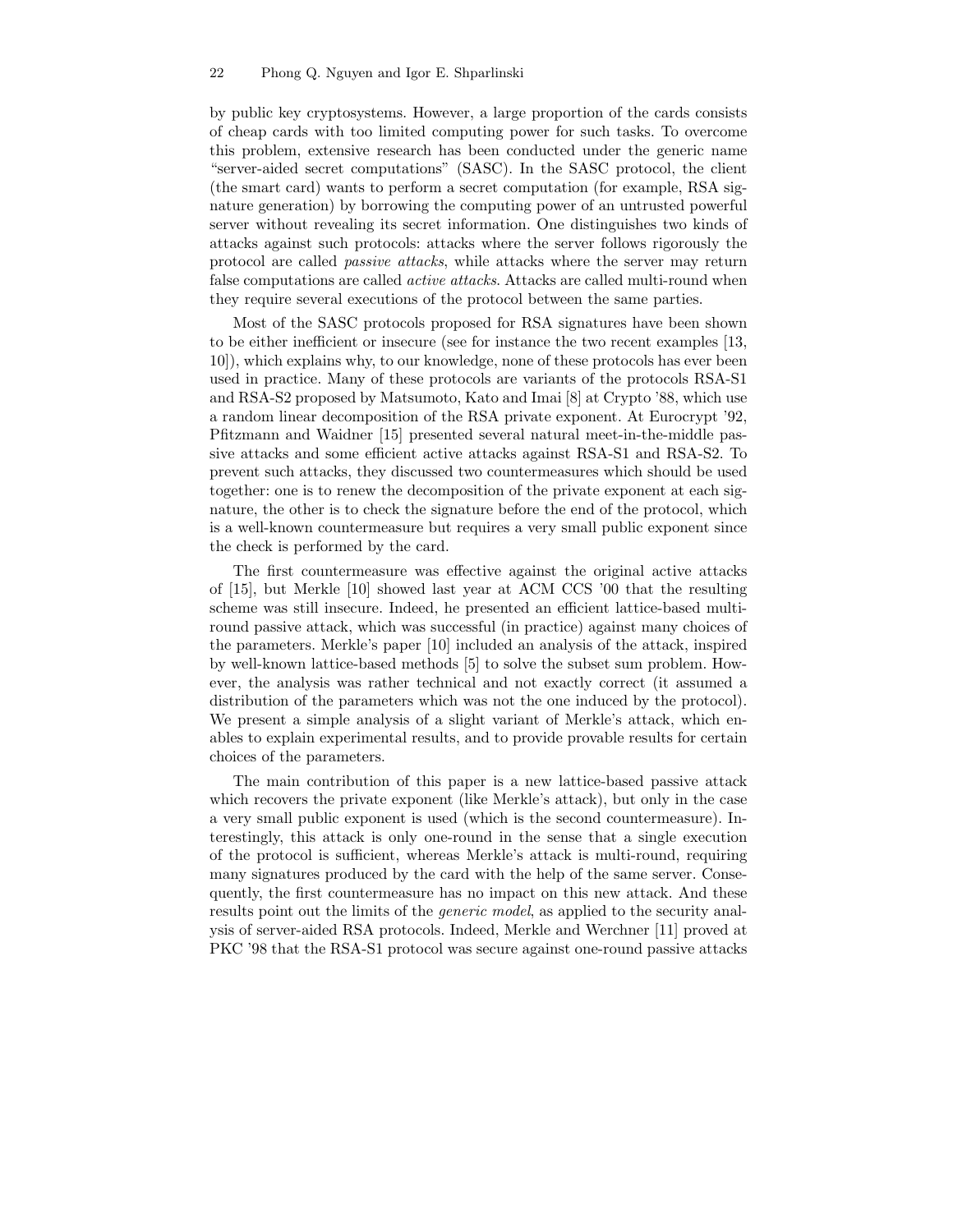in the generic model, in the sense that all generic attacks have complexity at least that of a square-root attack (better than the meet-in-the-middle attack presented by Pfitzmann and Waidner [15]). Roughly speaking, in this context, generic attacks (see [11] for a precise definition) do not take advantage of special properties of the group used. However, our attack shows that the RSA-S1 scheme is not even secure against one-round passive attacks in the standard model of computation. In particular, the attack provably works against certain choices of the parameters to which the square-root attack cannot apply. Thus, contrary to what Merkle and Werchner claimed in [11], the generic model is not appropriate for investigating the security of server-aided RSA protocols.

The rest of the paper is organized as follows. In Section 2, we make a short description of the RSA-S1 server-aided protocol and review some useful background. We refer to [8, 15] for more details. In Section 3, we present our variant of Merkle's lattice-based attack, together with an analysis. In Section 4, we present our new lattice-based attack on low-exponent RSA-S1.

# 2 Background

## 2.1 The RSA-S1 Server-Aided Protocol

Let N be an RSA-modulus and let  $\varphi$  denote the Euler function. Let e and d be respectively the RSA public and private exponents:

$$
ed \equiv 1 \pmod{\varphi(N)}.
$$

For an integer s we denote by [s] the set of integers of the interval  $[0, s-1]$  and by  $[s]_{\pm}$  the set of integers of the interval  $[-s+1, s-1]$ .

Let k,  $\ell$  and m be positive integers and let  $\mathcal{B}_{k,\ell,m}$  be the set of vectors

$$
\mathbf{f}=(f_1,\ldots,f_m)\in\left[2^{\ell}\right]^m
$$

with gcd  $(f_1, \ldots, f_m, \varphi(N)) = 1$  and with

$$
\sum_{i=1}^{m} \operatorname{wt}(f_i) = k,\tag{1}
$$

where  $wt(f)$  denotes the Hamming weight, that is, the sum of binary digits of an integer  $f \geq 0$ .

The RSA-S1 server-aided protocol from [8] computes an RSA signature  $x^d$  $\pmod{N}$  with the help of an (untrusted) server in the following way:

THE RSA-S1 PROTOCOL.

**Step 1** The card selects a vector  $\mathbf{f} = (f_1, \ldots, f_m) \in \mathcal{B}_{k,\ell,m}$  at random accordingly to any fixed probability distribution.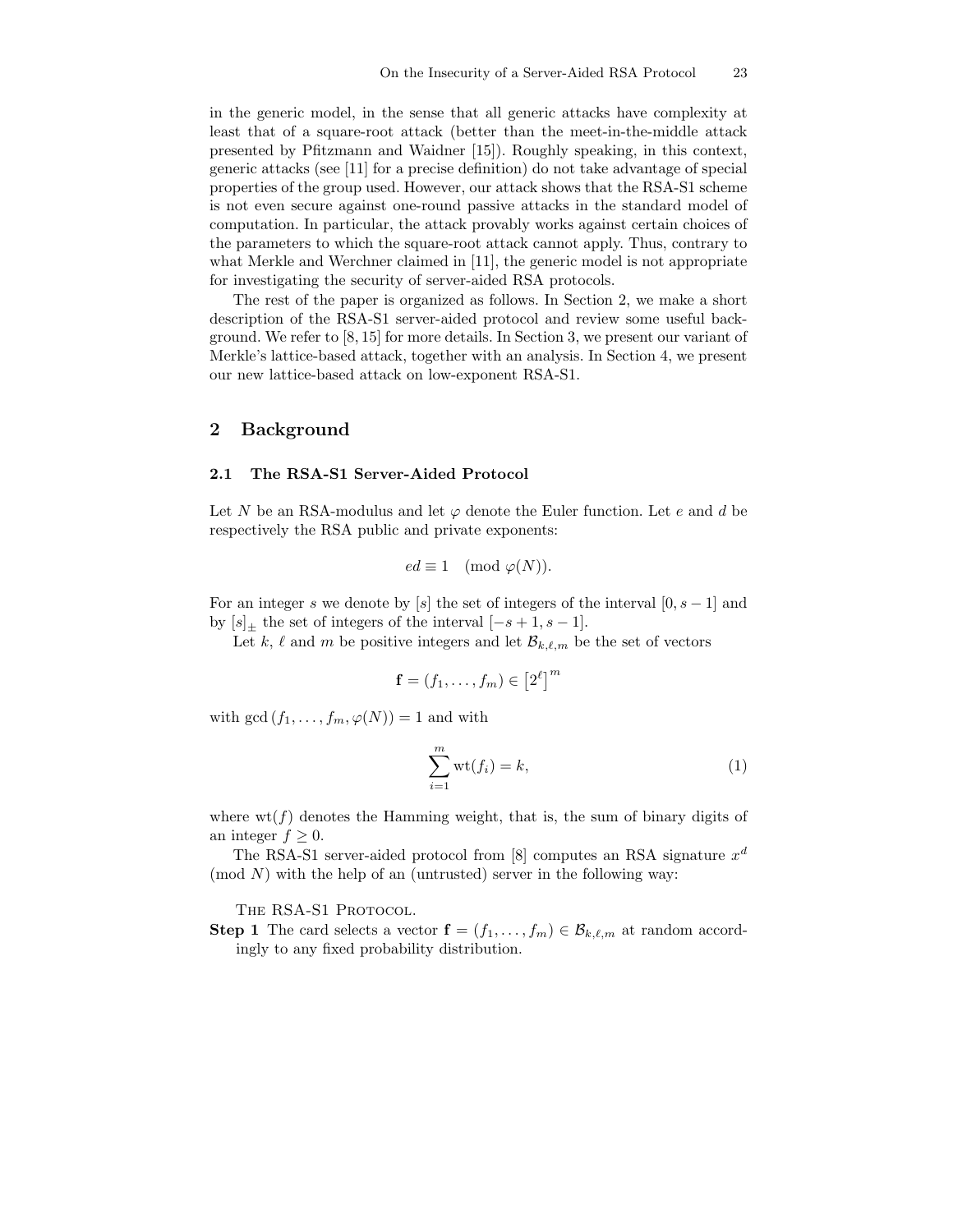**Step 2** The card sends a vector  $\mathbf{d} = (d_1, \ldots, d_m) \in [\varphi(N)]^m$  chosen uniformly at random from the set of vectors satisfying the congruence

$$
\sum_{i=1}^{m} f_i d_i \equiv d \pmod{\varphi(N)},\tag{2}
$$

if possible. Otherwise the card returns to Step 1.

**Step 3** The card asks the server to compute and return  $z_i \equiv x^{d_i} \pmod{N}$ ,  $i=1,\ldots,m$ .

Step 4 The card computes

$$
x^d\equiv \prod_{i=1}^m z_i^{f_i}\pmod N.
$$

Our description follows the presentation of [10] rather than the one of the original paper [8]. For instance, [8] asks that  $\sum_{i=1}^{m} \text{wt}(f_i) \leq k$  instead of (1) but this difference is marginal as all our results can easily be adapted to this case.

For Step 4, the card mainly has two possibilities, due to memory restrictions. One is the square-and-multiply method, which requires at most  $k\ell$  modular multiplications and very little memory. The other is the algorithm of [4], which enables to compute  $\prod_{i=1}^{m} z_i^{f_i} \pmod{N}$  efficiently but requires more memory than the square-and-multiply method. When using this algorithm, to optimize the choice of the parameters, one should remove the restriction (1) and replace the choice  $f_i \in [2^{\ell}]$  by  $f_i \in [h]$  where h is some small integer, not necessarily a power of 2. The algorithm then requires at most  $m+h-3$  modular multiplications, and the temporary storage of either m or  $h-1$  elements, according to whether the card stores all the m elements  $z_1, \ldots, z_m$ , or the  $h-1$  elements  $t_j = \prod_{f_i=j} z_i$ ,  $1 \leq j < h$  (which must be computed upon reception of the  $z_i$ 's). Other known tricks to speed-up the computation of products of exponentiations (see  $[6]$  and  $[9]$ , Sect. 14.6]) do not seem to be useful in this context.

The protocol requires the transfer of approximately  $2m \log N$  bits. Since the bandwidth of a cheap smartcard is typically 9600 bauds, this means that m must be restricted to low values. For instance, with a 1024-bit modulus, the value  $m = 50$  already represents 10.7 seconds.

## 2.2 Passive attacks on RSA-S1

Notice that the protocol is broken as soon as the  $f_i$ 's are disclosed. Indeed, the integer  $\sum_{i=1}^{m} f_i d_i$  is congruent to the RSA private exponent modulo  $\varphi(N)$ , and therefore enables to sign any message (and this can be checked thanks to the public exponent e). And, of course, one may further recover the factorization of N in randomized polynomial time, from  $e\sum_{i=1}^{m} f_i d_i - 1$  which is a non-zero multiple of  $\varphi(N)$  (see for instance [9, Section 8.2.2]).

The authors of [8] claimed that the only possible passive attack was to exhaustive search the  $f_i$ 's, which requires roughly  $C$  operations where:

$$
C = \left(\begin{array}{c} m\ell \\ k \end{array}\right).
$$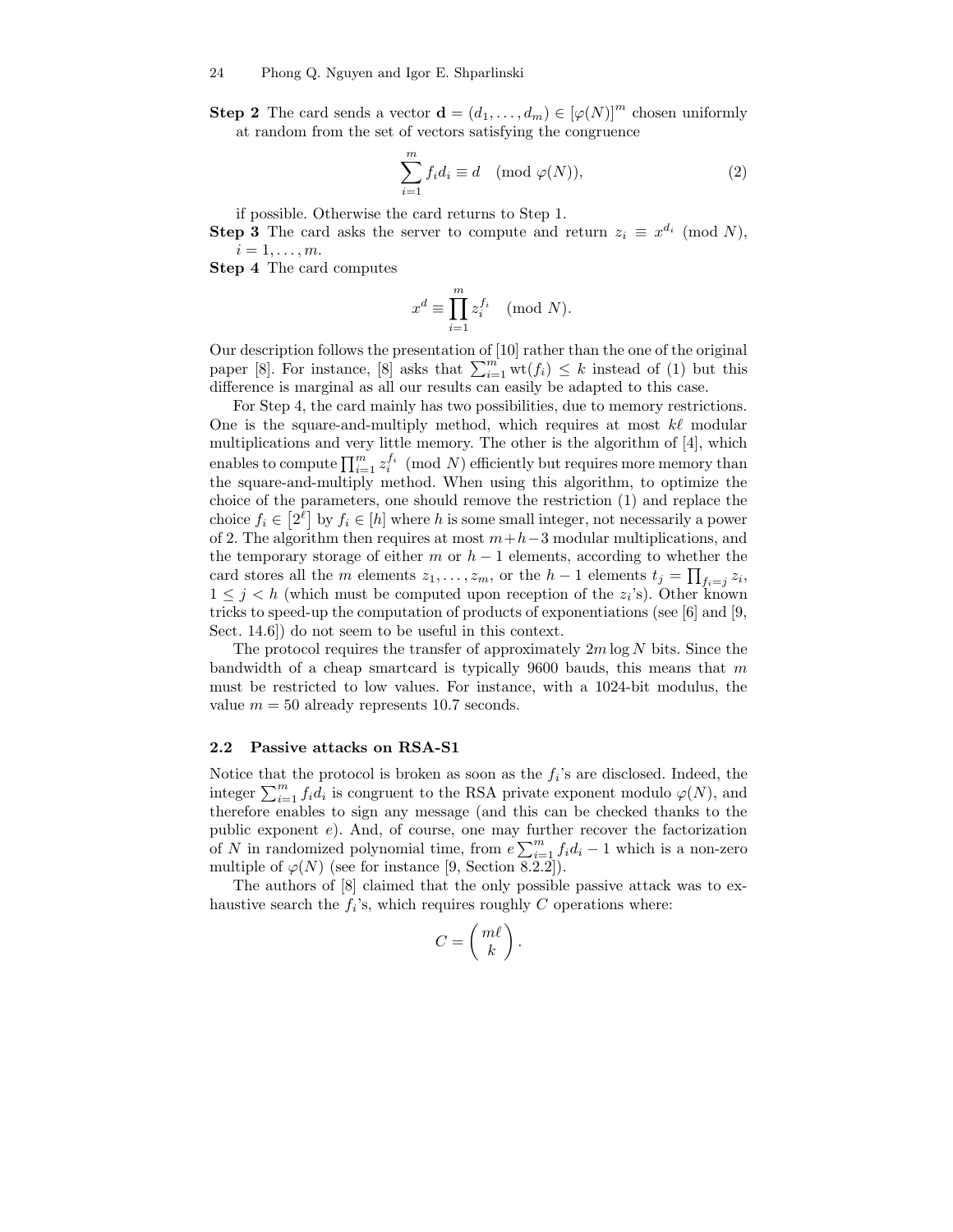But obviously, one can devise simple meet-in-the-middle passive attacks. Pfitzmann and Waidner [15] noticed that one could split  $(f_1, \ldots, f_m)$  as  $(g_1, \ldots, g_m)$ +  $(h_1, \ldots, h_m)$  where  $\sum \text{wt}(g_i) \leq \sum \text{wt}(h_i) = \lceil k/2 \rceil$ , and deduced an attack with time and space complexity roughly:

$$
\binom{m\ell}{\lceil k/2\rceil}.
$$

The attack of [15] is however not optimal: the complexity can easily be improved using a trick used by Coppersmith [18] in a meet-in-the-middle attack against the discrete logarithm problem with low Hamming weight. By choosing random subsets of cardinality  $[m\ell/2]$  inside  $\{1, \ldots, m\ell\}$ , one obtains a randomized meetin-middle-attack with time and space complexity roughly:

$$
\sqrt{k}\left(\begin{array}{c} \lceil m\ell/2 \rceil \\ \lceil k/2 \rceil \end{array}\right).
$$

Thus, we obtain an attack of complexity roughly the square root  $\sqrt{C}$  of that of exhaustive search. Therefore in our numerical experiments we mainly consider sets of parameters for which  $C \geq 2^{120}$ . Note however that even with  $C \approx 2^{100}$ , the square-root attack is not much practical, due to memory constraints.

In [11], Merkle and Werchner proposed an adaptation of generic algorithms (see [17]) to server-aided RSA protocols, and showed that any one-round passive generic attack on RSA-S1 had complexity at least  $\Omega(\sqrt{C})$ .

In [15], Pfitzmann and Waidner also presented a few active attacks which cannot be avoided by increasing the parameters contrary to the passive attacks mentioned previously. They discussed two countermeasures to prevent their own active attacks:

- Renewing the decomposition of the private exponent  $d$  at each execution of the protocol, as described in Steps 1 and 2.
- Verifying the signature  $x^d \pmod{N}$  before releasing it, by computing  $(x^d)^e$  $p(\mod N)$  and checking that it is equal to x. This countermeasure is wellknown and requires a very small public exponent e (otherwise there is no computational advantage in using the server to compute  $x^d \pmod{N}$ .

The second countermeasure seems necessary but is not sufficient to prevent one of the active attacks of [15], and it creates the attack of Section 4. The first countermeasure prevents all the active attacks of [15], but creates the passive attack of Merkle [10], which we analyze in Section 3. Interestingly, it seems that the attacks of Section 3 and 4 do not apply to the RSA-S2 protocol, which is a CRT variant of RSA-S1 (see  $[8, 15]$ ). The situation is reminiscent of that of RSA with small private exponent, in which the best attack known [3] fails if the private exponent is small modulo both  $p-1$  and  $q-1$ .

#### 2.3 Lattices

Our attacks are based on lattice basis reduction, a familiar tool in public-key cryptanalysis. We give a brief overview of lattice theory (see the survey [14] for a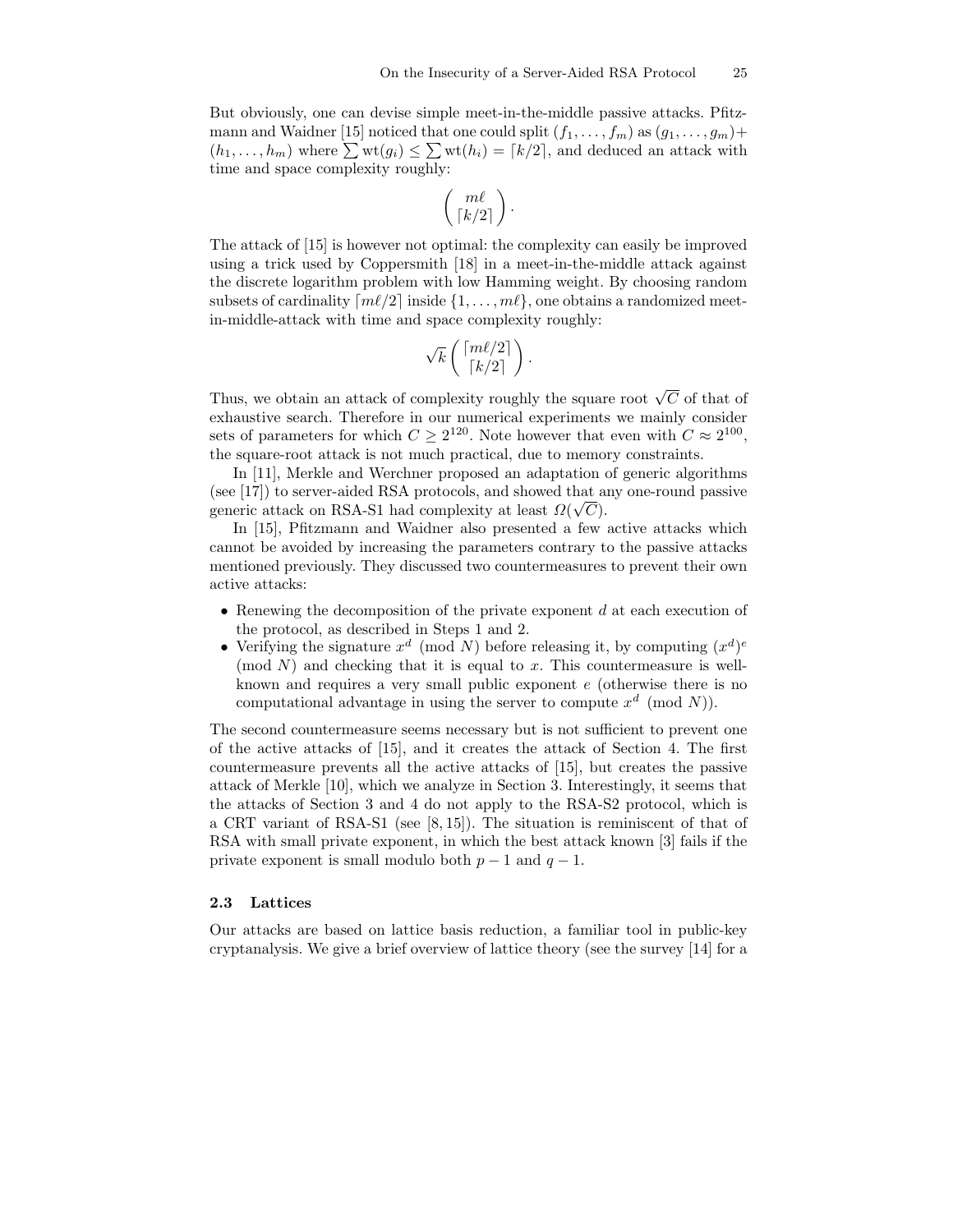#### 26 Phong Q. Nguyen and Igor E. Shparlinski

list of references). In this paper, we call a *lattice* any subgroup of  $(\mathbb{Z}^n, +)$ : in the literature, these are called integer lattices. For any set of vectors  $\mathbf{b}_1, \ldots, \mathbf{b}_d \in \mathbb{Z}^n$ , we define the set of all integral linear combinations:

$$
L(\mathbf{b}_1,\ldots,\mathbf{b}_d)=\left\{\sum_{i=1}^d n_i\mathbf{b}_i:n_i\in\mathbb{Z}\right\}.
$$

By definition,  $L(\mathbf{b}_1, \ldots, \mathbf{b}_d)$  is a lattice, called the lattice spanned by the vectors  $$ such that:

$$
L=L(\mathbf{b}_1,\ldots,\mathbf{b}_d).
$$

In any lattice, there is always at least one basis, and in general, there are in fact infinitely many lattice bases. But all the bases of a lattice  $L$  have the same number of elements, called the *rank* or *dimension* of the lattice. All the bases also have the same d-dimensional volume, which is by definition the square root of the determinant  $\det_{1 \leq i,j \leq d} \langle \mathbf{b}_i, \mathbf{b}_j \rangle$ , where  $\langle, \rangle$  denotes the Euclidean inner product. This volume  $vol(L)$  is called the volume or determinant of the lattice. When the lattice dimension  $d$  is equal to the space dimension  $n$ , this volume is simply the absolute value of the determinant of any lattice basis.

For a vector  $a$ , we denote by  $\|a\|$  its Euclidean norm. A basic problem in lattice theory is the shortest vector problem  $(SVP)$ : given a basis of a lattice  $L$ , find a non-zero vector  $\mathbf{v} \in L$  such that  $\|\mathbf{v}\|$  is minimal among all non-zero lattice vectors. Any such vector is called a shortest lattice vector. It is well-known that the Euclidean norm of a shortest lattice vector is always less than  $\sqrt{d}$ vol $(L)^{1/d}$ , d denoting the lattice dimension. In "usual" lattices, one does not expect the norm of a shortest lattice vector to be much less than this upper bound.

Many attacks in public-key cryptanalysis work by reduction to SVP, or to approximating SVP (see the survey [14]). The shortest vector problem was recently shown to be NP-hard under randomized reductions [1], and therefore, it is now widely believed that there is no polynomial-time algorithm to solve SVP. However, there exist polynomial-time algorithms which can provably approximate SVP. The first algorithm of that kind was the celebrated LLL lattice basis reduction algorithm of Lenstra, Lenstra and Lovász [7]. We use the best deterministic polynomial-time algorithm currently known to approximate SVP, which is due to Schnorr [16] and is based on LLL:

**Lemma 1.** There exists a deterministic polynomial time algorithm which, given as input a basis of an s-dimensional lattice L, outputs a non-zero lattice vector  $\mathbf{u} \in L$  such that:

$$
\|\mathbf{u}\| \leq 2^{O\left(s\log^2\log s/\log s\right)}\min\left\{\|\mathbf{z}\|: \quad \mathbf{z}\in L, \mathbf{z}\neq 0\right\}.
$$

Recently, Ajtai et al. [2] discovered a randomized algorithm which slightly improves the approximation factor  $2^{O(s \log^2 \log s/\log s)}$  to  $2^{O(s \log \log s/\log s)}$ . In practice, the best algorithm to approximate SVP is a heuristic variant of Schnorr's algorithm [16]. Interestingly, these algorithms typically perform much better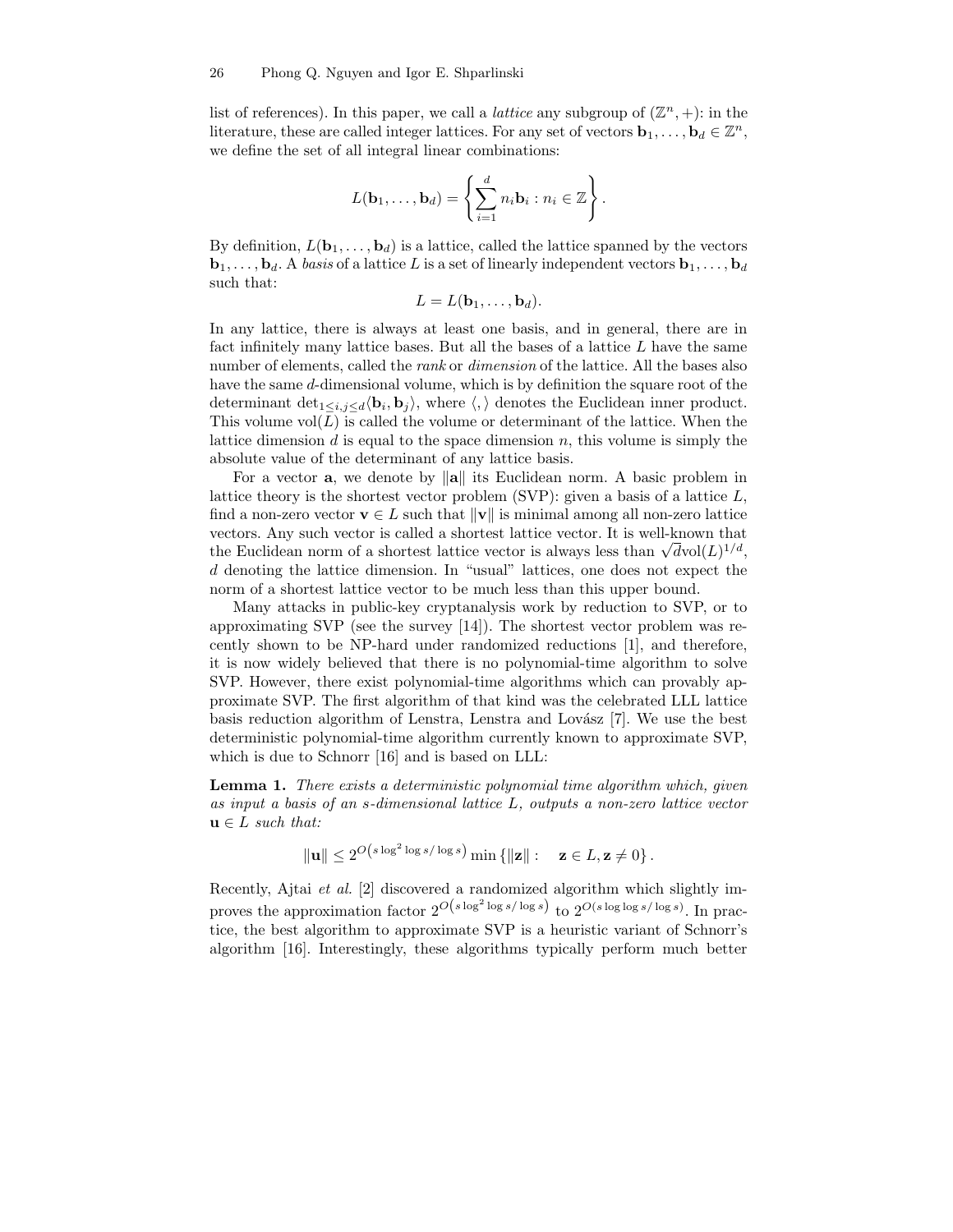than theoretically expected: they often return a shortest lattice vector, provided that the lattice dimension is not too large. Hence, it is useful to predict what can be achieved efficiently if an SVP-oracle (that is, an algorithm which solves SVP) is available. For instance, this was done for the subset sum problem [5]. However, unless the lattice dimension is extremely small, it is hard to predict beforehand whether an SVP-instance is solvable in practice, which means that experiments are always necessary in this case.

# 3 An Analysis of Merkle's Multi-round Attack

## 3.1 Merkle's Attack

The attack of Merkle [10] is based on the following observation: Because for each  $\mathbf{f} = (f_1, \ldots, f_m) \in \mathcal{B}_{k,\ell,m}$  and  $\mathbf{d} = (d_1, \ldots, d_m) \in [\varphi(N)]^m$ 

$$
0 < \sum_{i=1}^{m} f_i d_i < k 2^{\ell} \varphi(N)
$$

we have

$$
\sum_{i=1}^{m} f_i d_i \equiv d + j\varphi(N)
$$

with  $j \in [k2^{\ell}]$ , that is, j cannot take too many distinct values.

It is shown in [10] that regardless of the distribution of the vectors  $f \in \mathcal{B}_{k,\ell,m}$ with probability at least  $1/k2^{\ell}$  for two pairs  $\mathbf{f}_1 = (f_1, \ldots, f_m), \mathbf{d}_1 = (d_1, \ldots, d_m)$ , and  $\mathbf{f}_2 = (f_{m+1}, \ldots, f_{2m}), \mathbf{d}_2 = (d_{m+1}, \ldots, d_{2m})$  of vectors produced by the above protocol we have the following equation (over the integers rather than modulo  $N$ ):

$$
\sum_{i=1}^{m} f_i d_i = \sum_{i=m+1}^{2m} f_i d_i.
$$
 (3)

In fact, any rule to select the above vectors gives rise to a collision after at most  $k2^{\ell}$  executions of the protocol. Besides, the "birthday paradox" suggests that a collision is likely to happen after roughly  $k^{1/2}2^{\ell/2}$  executions of the protocol.

The linear equation (3) is unusual because each  $f_i$  is small (compared to the  $d_i$ 's), and this can be interpreted in terms of lattices. More precisely, it is argued in [10] that  $(f_1, f_2)$  is the shortest vector in a particular lattice related to the homogeneous equation (3) and the congruences

$$
\sum_{i=1}^{m} f_i d_i \equiv \sum_{i=m+1}^{2m} f_i d_i \equiv d \pmod{\varphi(N)}.
$$
 (4)

However, the analysis presented by Merkle is not sufficient, because it assumes a distribution of the parameters which is not the one of the protocol (see [10, Theorem 2.1]). And no result is proposed without SVP-oracles. Hence, Merkle's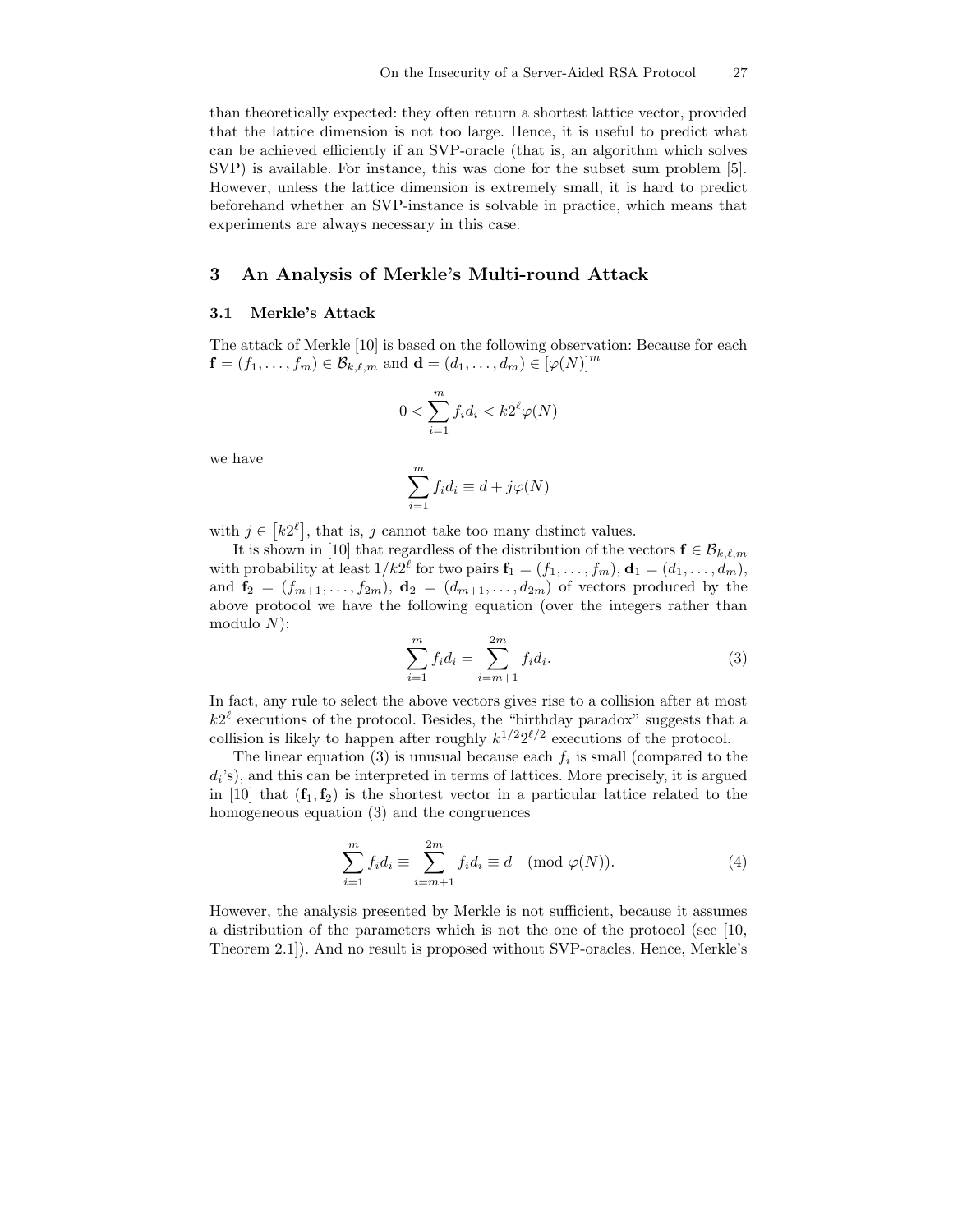attack, as presented in [10], is not a proved attack, even under the assumption of an SVP-oracle, which is not so unusual for a lattice-based attack. Nevertheless, the experiments conducted by Merkle (see [10]) showed that the attack was successful in practice against many choices of the parameters. Thus, it was interesting to see whether Merkle's attack could be proved, with or without SVP-oracles. Here, we provide a proof, for a slight variant of Merkle's attack. The analysis we present can in fact be extended to the original attack, but our variant is slightly simpler to describe and to analyze, while the difference of efficiency between the two attacks is marginal.

#### 3.2 A Variant of Merkle's Attack

We work directly with the lattice corresponding to (3): Let  $\mathcal{L}(\mathbf{d}_1, \mathbf{d}_2)$  be the (2m − 1)-dimensional lattice formed by all vectors  $\mathbf{z} \in \mathbb{Z}^{2m}$  with

$$
\sum_{i=1}^{m} z_i d_i = \sum_{i=m+1}^{2m} z_i d_i.
$$

This lattice is the simplest case of an orthogonal lattice (as introduced in [12]), and one can compute a basis of such lattices in polynomial time. It can easily be showed that the volume of the lattice is given by:

$$
\text{vol}(\mathcal{L}(\mathbf{d}_1, \mathbf{d}_2)) = \frac{(d_1^2 + \ldots + d_{2m}^2)^{1/2}}{\gcd(d_1, \ldots, d_{2m})}.
$$

Thus, one would expect its shortest non-zero vector to have a norm around:

$$
(2m-1)^{1/2} {\rm vol}\left( \mathcal{L}\left(\mathbf{d}_1, \mathbf{d}_2 \right) \right)^{1/(2m-1)} \approx (2m-1)^{1/2} \varphi(N)^{1/(2m-1)}.
$$

On the other hand, the vector  $f = (f_1, \ldots, f_{2m})$  belongs to this lattice, and has a norm of at most  $k^{1/2}2^{\ell}$ . Hence, if  $k^{1/2}2^{\ell}$  is much smaller than  $(2m - 1)$  $(1)^{1/2}\varphi(N)^{1/(2m-1)}$ , we expect f to be the shortest vector of  $\mathcal{L}(\mathbf{d}_1, \mathbf{d}_2)$ , and if it is smaller enough, then the gap between  $f$  and the other lattice vectors guarantees that the algorithm of Lemma 1 will find it. Once f is known, one can derive the value  $\sum_{i=1}^{m} f_i d_i$ , which is congruent to the RSA private exponent modulo  $\varphi(N)$ , and therefore enables to sign any message. And one may further recover the factorization of N in randomized polynomial time, from  $e \sum_{i=1}^{m} f_i d_i - 1$  which is a non-zero multiple of  $\varphi(N)$  (see for instance [9, Section 8.2.2]).

In [10], the original attack of Merkle worked with a slight variant of the lattice  $\mathcal{L}(\mathbf{d}_1, \mathbf{d}_2)$ , to take advantage of the fact that  $f_i \in [2^{\ell}]$  and not  $f_i \in [2^{\ell}]_{\pm}$ . Such a trick was used for the subset sum problem [5]. However, this trick is not as useful here, because the distributions are different. This means that the difference between our variant and the original attack is marginal.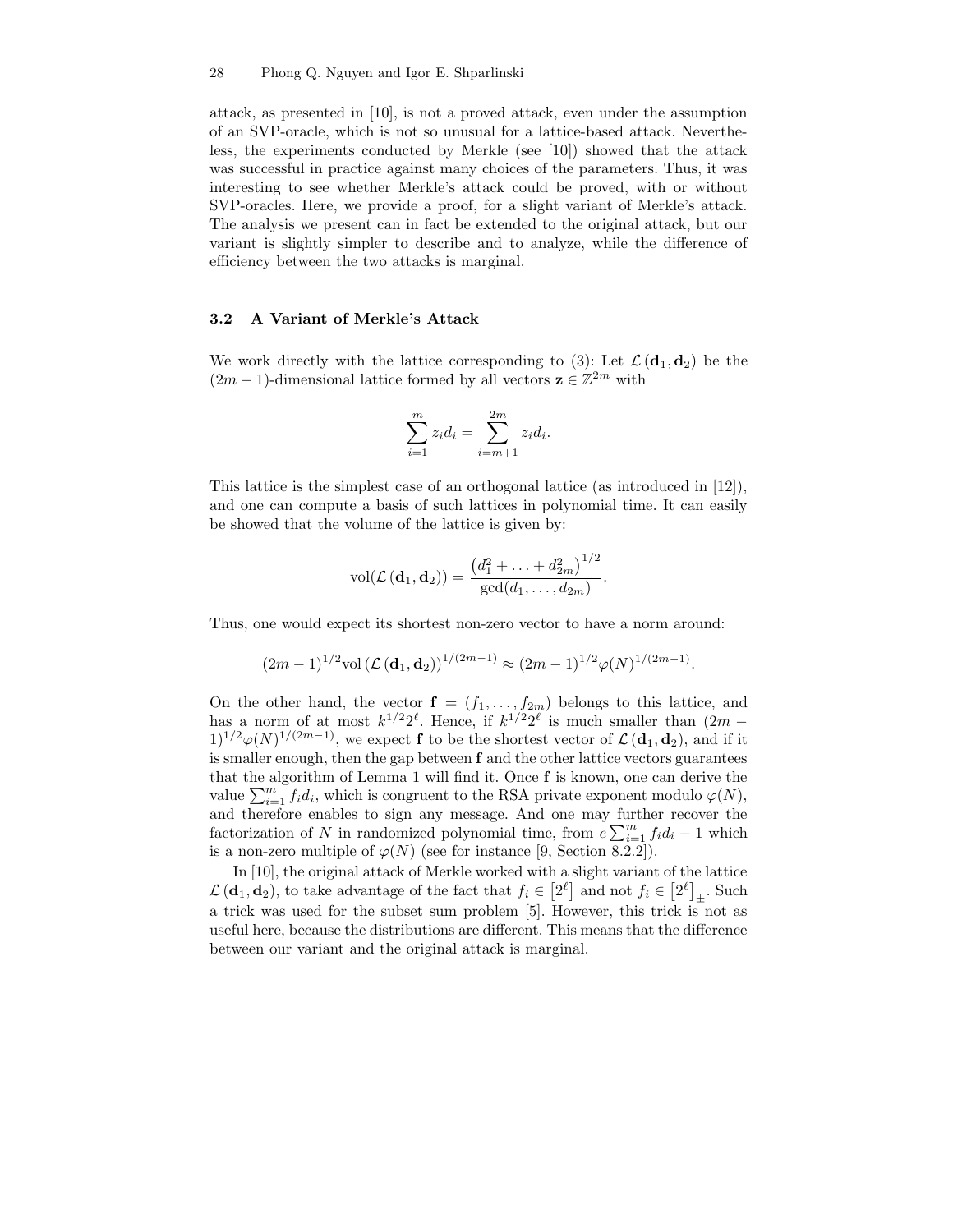## 3.3 Theoretical results

The previous reasoning can in fact be made rigorous by a tight analysis, which gives rise to the following result:

Theorem 1. There is a deterministic algorithm A which, given as input an RSA modulus N, together with a public exponent e, and a set  $\mathcal D$  of  $k2^{\ell}$  vectors  $\mathbf{d} \in [\varphi(N)]^m$  corresponding to a certain set F of vectors  $\mathbf{f} \in \mathcal{B}_{k,\ell,m}$  generated by  $k2^{\ell}$  independent executions of RSA-S1, outputs a value  $\mathcal{A}(\mathcal{D})$  in time polynomial in  $k, 2^{\ell}, m, \log N$  such that:

$$
\Pr_{\mathcal{D}}\left[\mathcal{A}(\mathcal{D}) \equiv d \pmod{\varphi(N)}\right] \ge 1 - \frac{k^{m+2} 2^{2\ell(m+2) + O(m^2 \log^2 \log m / \log m)}}{\varphi(N)}
$$

where the probability is taken over all random choices of  $D$  for the given  $\mathcal{F}$ .

*Proof.* Given a set  $D$  of  $k2^{\ell}$  vectors **d** associated with the protocol RSA-S1, which corresponds to a certain set  $\mathcal F$  of  $k2^\ell$  (unknown) vectors  $\mathbf f \in \mathcal B_{k,\ell,m}$ , the algorithm  $A$  selects all possible pairs of such vectors  $d_1$  and  $d_2$  and uses the algorithm of Lemma 1 to find a short vector **u** in the  $(2m - 1)$ -dimensional lattice  $\mathcal{L}(\mathbf{d}_1, \mathbf{d}_2)$  formed by all vectors  $\mathbf{z} \in \mathbb{Z}^{2m}$  such that

$$
\sum_{i=1}^{m} z_i d_i = \sum_{i=m+1}^{2m} z_i d_i.
$$

We know that there is at least one pair  $(d_1, d_2)$  such that the equation (3) holds. Notice that for any  $f \in \mathcal{B}_{k,\ell,m}$ , we have

$$
||f||^2 = \sum_{i=1}^m f_i^2 < 2^\ell \sum_{i=1}^m f_i \le k 2^{2\ell}.\tag{5}
$$

Thus, if we apply the algorithm of Lemma 1 to  $\mathcal{L}(\mathbf{d}_1, \mathbf{d}_2)$ , we obtain a vector  $\mathbf{u} = (u_1, \ldots, u_{2m})$  such that:

$$
\|\mathbf{u}\|^2 \le 2^{O(m \log^2 \log m / \log m)} \min \left\{ \|\mathbf{z}\|^2, \quad \mathbf{z} \in \mathcal{L}(\mathbf{d}_1, \mathbf{d}_2) \right\}
$$
  
\$\le 2^{O(m \log^2 \log m / \log m)} (\|\mathbf{f}\_1\|^2 + \|\mathbf{f}\_2\|^2)\$  
\$\le k2^{\ell + O(m \log^2 \log m / \log m)}.

Therefore, there exists some integer  $U = k^{1/2} 2^{\ell+O(m \log^2 \log m / \log m)}$  such that  $|u_i| \leq U$  for  $i = 1, ..., 2m$ , that is,  $\mathbf{u} \in [U]_{\pm}^{2m}$ .

We write  $\mathbf{u} = (\mathbf{u}_1, \mathbf{u}_2)$  where  $\mathbf{u}_1, \mathbf{u}_2 \in [\bar{U}]_{\pm}^m$  and say that  $\mathbf{u}$  is *similar* to the concatenation  $(f_1, f_2)$  if either  $u_1$  is non-zero and parallel to  $f_1$ , or  $u_2$  is non-zero and parallel to  $f_2$ . Notice that if one knows a vector  $u \neq 0$  similar to  $f_1, f_2$ , one obtains at most  $2^{\ell}$  possible values for either  $f_1$  or  $f_2$ . And if  $f_1$  or  $f_2$  is correct, then  $\langle \mathbf{f}_1, \mathbf{d}_1 \rangle$  or  $\langle \mathbf{f}_2, \mathbf{d}_2 \rangle$  is congruent to d modulo  $\varphi(N)$ , which can be checked by signing a message. Hence it is enough to show that with probability at least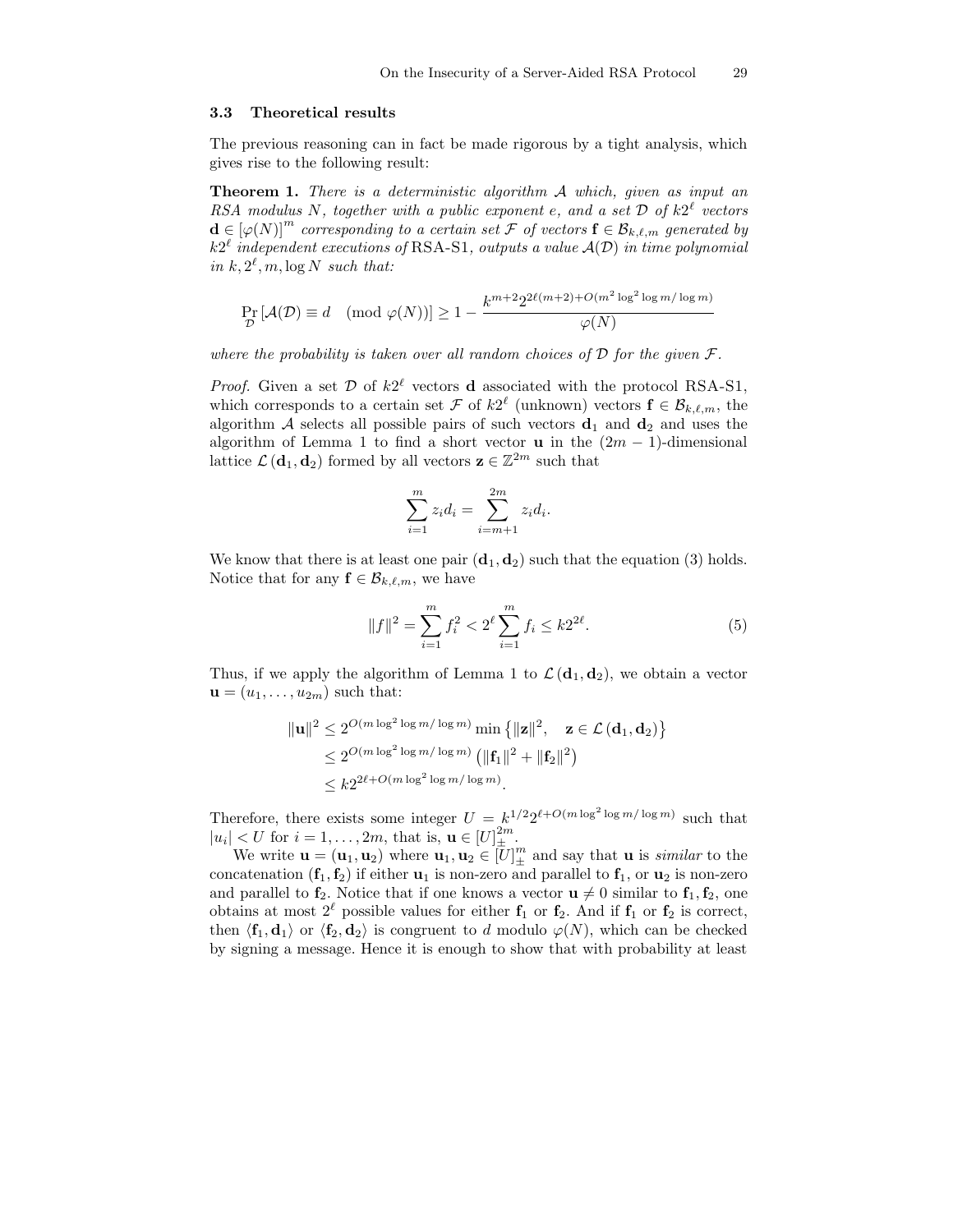$1 - k^{m+2} 2^{2\ell(m+2) + O(m^2 \log^2 \log m / \log m)} \varphi(N)^{-1}$  the vector  $\mathbf{u} = (\mathbf{u}_1, \mathbf{u}_2)$  returned by the algorithm of Lemma 1 is similar to  $(f_1, f_2)$ .

First for  $f_1, f_2 \in \mathcal{B}_{k,\ell,m}$  we estimate the size of the set  $\mathcal{E}(f_1,f_2)$  of pairs of vectors  $\mathbf{d}_1, \mathbf{d}_2 \in [\varphi(N)]^m$  such that for some  $\mathbf{u} = (\mathbf{u}_1, \mathbf{u}_2) \in [U]^{2m}_{\pm}$  which is not similar to  $(f_1, f_2)$  we have the equation

$$
\sum_{i=1}^{m} u_i d_i = \sum_{i=m+1}^{2m} u_i d_i.
$$
 (6)

Let us fix a nonzero vector  $\mathbf{u} = (\mathbf{u}_1, \mathbf{u}_2) \in [U]_{\pm}^{2m}$  and a vector  $(\mathbf{f}_1, \mathbf{f}_2) \in \mathcal{B}_{k,\ell,m}$ which are not similar. Without loss of generality we may assume that  $u_2 \neq 0$  and is not parallel to  $f_2$  and that  $f_{2m} \neq 0$ . Then excluding  $d_{2m}$  from (6) using (3), we obtain an equation

$$
\sum_{i=1}^{m} c_i d_i = \sum_{i=m+1}^{2m-1} c_i d_i \tag{7}
$$

with  $c_i = u_i - f_i u_{2m}/f_{2m}, i = 1, \ldots, 2m-1$ . By our assumption, for at least one  $i \geq m+1$ , the coefficient  $c_i \neq 0$ . Without loss of generality we may assume that  $c_{2m-1} \neq 0$ . Then the first congruence in (4) gives us at most  $2^{\ell} \varphi(N)^{m-1}$  possible values for  $\mathbf{d}_1 = (d_1, \ldots, d_m)$ . Indeed, assuming that  $f_m \neq 0$  and selecting the integers  $d_1, \ldots, d_{m-1} \in [\varphi(N)]$  arbitrarily, we obtain a congruence of the form  $f_m d_m \equiv D \pmod{\varphi(N)}$  which has at most  $gcd(f_m, \varphi(N)) \leq f_m < 2^{\ell}$  solutions  $d_m \in [\varphi(N)]$ . Finally, for any of  $\varphi(N)^{m-2}$  possible choices of  $d_{m+1}, \ldots, d_{2m-2} \in$  $[\varphi(N)]^{m-2}$  the equation (7) gives at most one value for  $d_{m-1}$  and then the second congruence in (4) gives us at most  $gcd(f_{2m}, \varphi(N)) \le f_{2m} < 2^{\ell}$  possible values for  $d_{2m}$ . So the total number of solutions for such **u** is at most  $2^{2\ell}\varphi(N)^{2m-3}$ . The total number of such vectors is at most  $U^{2m}$ . Thus we finally derive

$$
\#\mathcal{E}(\mathbf{f}_1, \mathbf{f}_2) \le (2U)^{2m} 2^{2\ell} \varphi(N)^{2m-3}
$$
  
\$\le k^m 2^{2\ell(m+1)+O(m^2 \log^2 \log m/\log m)} \varphi(N)^{2m-3}\$.

For each vector  $\mathbf{f} \in \mathcal{B}_{k,\ell,m}$  there are exactly  $\varphi(N)^{m-1}$  vectors  $\mathbf{d} \in [\varphi(N)]^m$ satisfying the congruence (2). Therefore, the probability that there is a pair of vectors  $f_1, f_2 \in \mathcal{F}$  such that the corresponding vectors  $d_1, d_2 \in \mathcal{D}$  satisfy  $\mathbf{d}_1, \mathbf{d}_2 \in \mathcal{E}(\mathbf{f}_1, \mathbf{f}_2)$  is at most

$$
\frac{(\#\mathcal{F})^2 k^m 2^{2\ell(m+1)+O(m^2 \log^2 \log m/\log m)} \varphi(N)^{2m-3}}{\varphi(N)^{2m-2}}
$$
  
=  $k^{m+2} 2^{2\ell(m+2)+O(m^2 \log^2 \log m/\log m)} \varphi(N)^{-1},$ 

and the result follows.  $\Box$ 

Assuming that an SVP-oracle is available, we derive much stronger estimates.

**Theorem 2.** There is a deterministic algorithm  $\mathcal A$  which, given an access to an  $SVP\text{-}oracle$  and as input an RSA modulus N, together with a public exponent  $e$ ,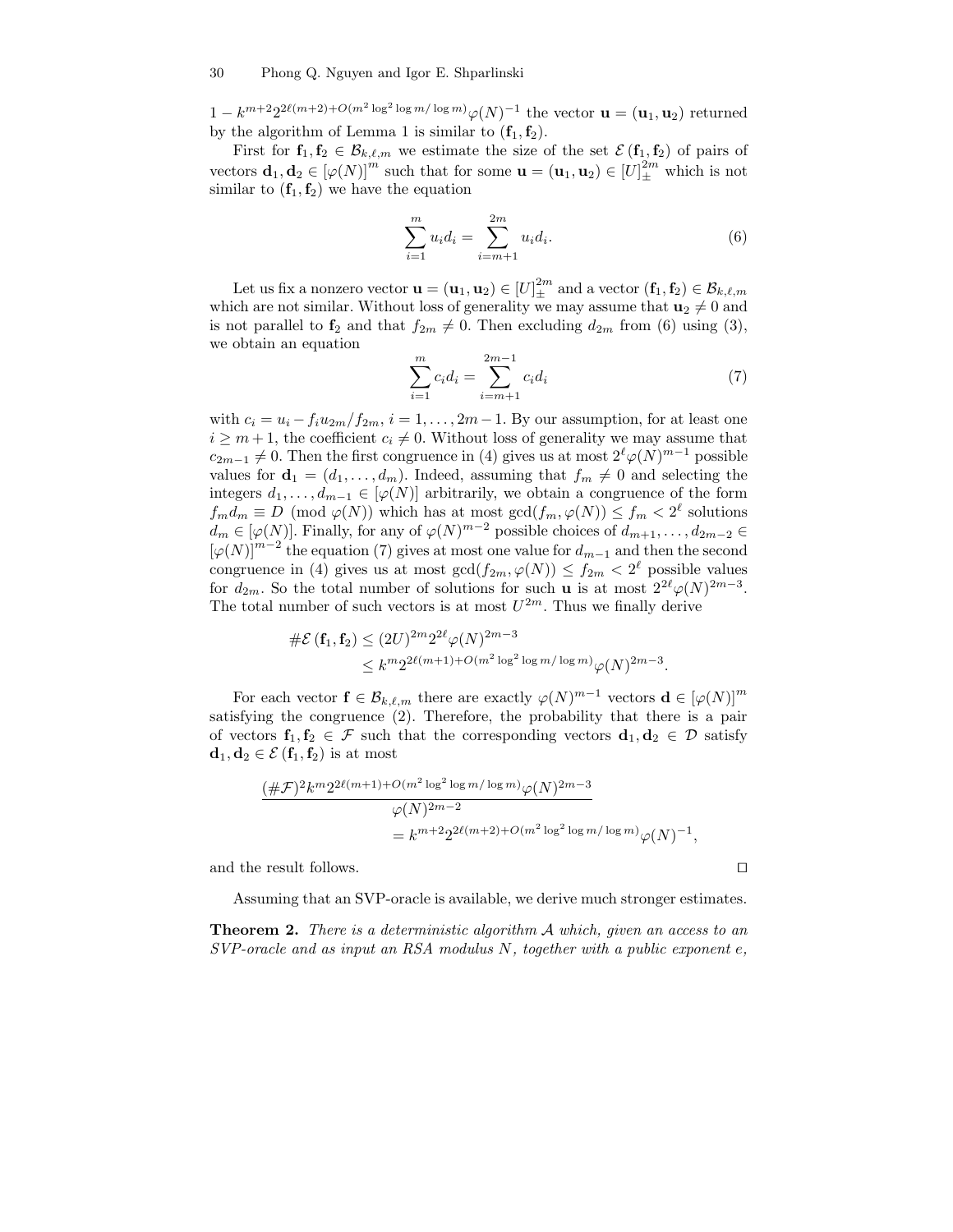a set D of  $k2^{\ell}$  vectors  $\mathbf{d} \in [\varphi(N)]^m$  corresponding to a certain set F of vectors  $\mathbf{f} \in \mathcal{B}_{k,\ell,m}$  generated by  $k2^{\ell}$  independent executions of RSA-S1, outputs a value  $\mathcal{A}(\mathcal{D})$  in time polynomial in  $k, 2^{\ell}, m, \log N$  such that:

$$
\Pr_{\mathcal{D}}\left[\mathcal{A}(\mathcal{D}) \equiv d \pmod{\varphi(N)}\right] \ge 1 - \frac{k^{m+2} 2^{2(\ell m + 2\ell + m)}}{\varphi(N)}
$$

where the probability is taken over all random choices of  $D$  for the given  $\mathcal{F}$ .

As in [10], instead of waiting for  $k2^{\ell}$  executions of RSA-S1 one may also restrict to only two executions, which yields the following version of Theorems 1 and 2:

**Theorem 3.** There is a deterministic algorithm A which, given as input an RSA modulus N, together with a public exponent e, a pair of vectors  $\mathbf{d}_1, \mathbf{d}_2 \in$  $[\varphi(N)]^m$  corresponding to a pair of vectors  $\mathbf{f}_1, \mathbf{f}_2 \in \mathcal{B}_{k,\ell,m}$  generated by two independent executions of RSA-S1, outputs a value  $\mathcal{A}(\mathbf{d}_1, \mathbf{d}_2)$  in time polynomial in  $k, 2^{\ell}, m, \log N$  such that:

$$
\Pr_{\mathbf{d}_1, \mathbf{d}_2} \left[ \mathcal{A}(\mathbf{d}_1, \mathbf{d}_2) \equiv d \pmod{\varphi(N)} \right] \ge \frac{1}{k2^\ell} - \frac{k^m 2^{2\ell(m+1) + O(m^2 \log^2 \log m / \log m)}}{\varphi(N)}
$$

where the probability is taken over all random choices of  $\mathbf{d}_1, \mathbf{d}_2$  for the given  $f_1, f_2.$ 

**Theorem 4.** There is a deterministic algorithm  $\mathcal{A}$  which, given access to an  $SVP\text{-}oracle$  and as input an RSA modulus N, together with a public exponent  $e$ , a pair of vectors  $\mathbf{d}_1, \mathbf{d}_2 \in [\varphi(N)]^m$  corresponding to a pair of vectors  $\mathbf{f}_1, \mathbf{f}_2 \in \mathcal{B}_{k,\ell,m}$ generated by two independent executions of RSA-S1, makes a single call to the SVP-oracle with the lattice  $\mathcal{L}(\mathbf{d}_1, \mathbf{d}_2)$  and outputs a value  $\mathcal{A}(\mathbf{d}_1, \mathbf{d}_2)$  in time polynomial in  $k, 2^{\ell}, m, \log N$  such that:

$$
\Pr_{\mathbf{d}_1,\mathbf{d}_2}[\mathcal{A}(\mathbf{d}_1,\mathbf{d}_2)\equiv d\pmod{\varphi(N))} \ge \frac{1}{k2^\ell} - \frac{k^m 2^{2(\ell m + \ell + m)}}{\varphi(N)}
$$

where the probability is taken over all random choices of  $\mathbf{d}_1, \mathbf{d}_2$  for the given  $f_1, f_2.$ 

Notice that unless k (and thus  $\ell \geq k/m$ ) is exponentially large compared to m, which is completely impractical, the terms  $k^{m+2}$  and  $k^m$  in the bounds of Theorems 1 and 3 respectively, can be included in the term  $2^{O(m^2 \log^2 \log m / \log m)}$ .

# 3.4 Experiments

In practice, the attack is as efficient as Merkle's original attack, due to the fact that strong lattice basis reduction algorithms behave like oracles for the shortest vector problem up to moderate dimension. In [10], Merkle reported the experimental results presented in Table 1. Notice however that none of the sets of parameters of Table 1 leads to an efficient protocol (for the card).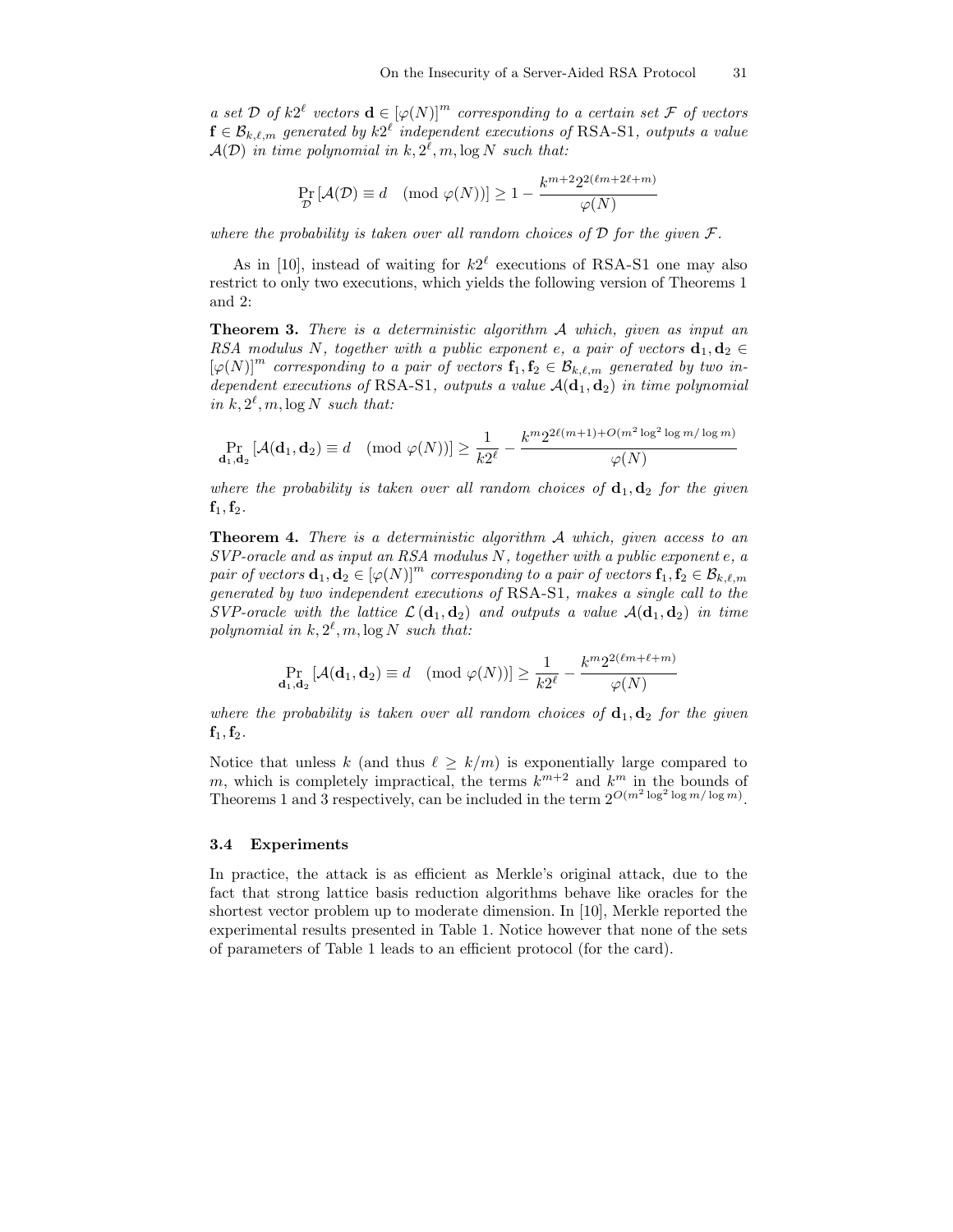#### 32 Phong Q. Nguyen and Igor E. Shparlinski

|  | Table 1. Experiments with Merkle's attack |  |  |  |
|--|-------------------------------------------|--|--|--|
|--|-------------------------------------------|--|--|--|

| m  | $_{k}$   |   |     | Success (%) Complexity of the sqrt attack |
|----|----------|---|-----|-------------------------------------------|
|    | 25 28 11 |   | 100 | 200                                       |
|    | 32 26 10 |   | 100 | $2^{62}$                                  |
|    | 38 26    | 9 | 100 | $2^{63}$                                  |
|    | 42 26    |   | 100 | $2^{63}$                                  |
|    | 48 26    |   | 70  | $2^{63}$                                  |
| 56 |          |   | 10  | $2^{63}$                                  |

# 4 A New One-Round Attack on Low Exponent RSA-S1

### 4.1 Description of the Attack

We now assume that a very small public exponent  $e$  is used. We also assume that the secret primes p and q defining  $N = pq$  have approximately the same length. Let  $s = p + q = O(N^{1/2})$ . We have  $\varphi(N) = N - s + 1$ . When the RSA-S1 protocol is performed once, we have:

$$
\sum_{i=1}^{m} f_i d_i \equiv d \pmod{\varphi(N)},
$$

and therefore,

$$
\sum_{i=1}^{m} f_i e d_i \equiv 1 \pmod{\varphi(N)}.
$$

From (5) we see that there exists  $r \in [k2^{\ell}e]$  such that

$$
\sum_{i=1}^{m} f_i e d_i = 1 + r\varphi(N) = 1 + r(N - s + 1).
$$

Hence

$$
\sum_{i=1}^{m} f_i e d_i = 1 + r - rs \pmod{N},
$$
\n(8)

where  $|1 + r - rs| = O(k2^{\ell}e^{N1/2})$ . We thus obtain a linear equation modulo N where the unknown coefficients  $f_i$  and  $1 + r - rs$  are all relatively small. This suggests to define the  $(m+1)$ -dimensional lattice  $\mathcal{L}_{e,N}(\mathbf{d})$  spanned by the rows of the following matrix:

$$
\begin{pmatrix}\nN & 0 & 0 & \dots & 0 \\
ed_1 & eR & 0 & \dots & 0 \\
ed_2 & 0 & eR & \ddots & \vdots \\
\vdots & \vdots & \ddots & \ddots & 0 \\
ed_m & 0 & \dots & 0 & eR\n\end{pmatrix}
$$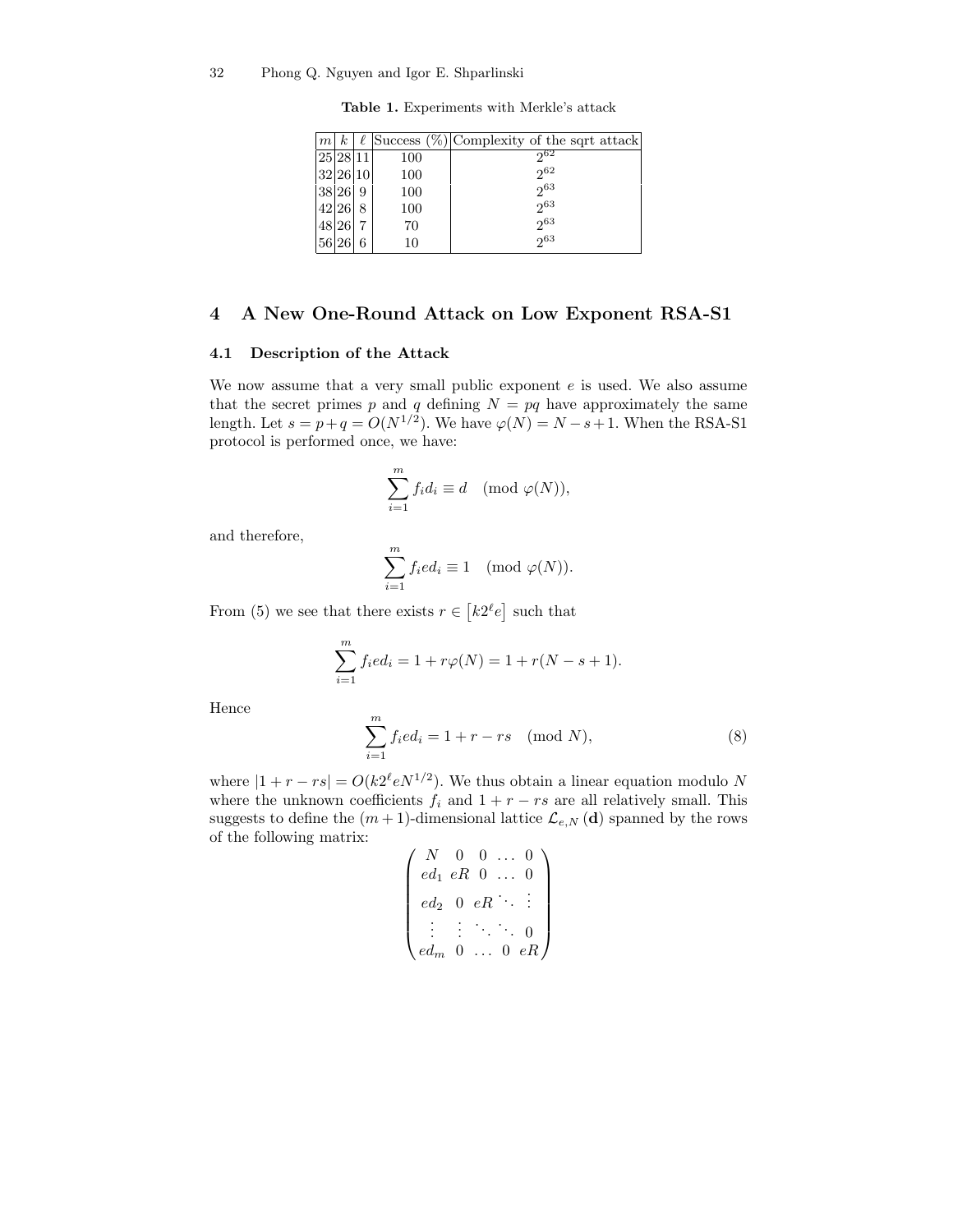where  $R = \lfloor N^{1/2} \rfloor$ . Obviously, the volume of this lattice is  $vol(\mathcal{L}_{e,N}(\mathbf{d})) =$  $e^m N R^{m/2}$ . Therefore, one would expect its shortest vector to be of norm roughly  $(m+1)^{1/2}e^{m/(m+1)}N^{(m+2)/(2m+2)}$ . On the other hand, the lattice contains the target vector

$$
\mathbf{t} = (1+r-rs, f_1eR, \ldots, f_meR),
$$

whose norm is  $\|\mathbf{t}\| = O(k2^{\ell}eN^{1/2})$  because of (5). Hence, the target vector is likely to be the shortest vector in this lattice if  $ke^{1/(m+1)}2^{\ell}$  is much smaller than  $m^{1/2}N^{1/(2m+2)}$ . Note that this condition is satisfied for sufficiently large N and that it is very similar to the heuristic condition we obtained in Section 3.2, which suggests that the efficiency of the attacks of Section 4 and 3 should be comparable. In case the target vector is really much smaller than the other lattice vectors, then the algorithm of Lemma 1 finds it. Once the target vector is known, we can recover a private exponent equivalent to d thanks to  $\sum_{i=1}^{m} f_i d_i$ , which enables to sign any message, as in Merkle's attack. Again, one may further derive a not too large multiple of  $\varphi(N)$ , which yields the factorization of N in randomized polynomial time.

#### 4.2 Theoretical results

The previous attack can be proved, using the same counting arguments of the proof of Theorem 1:

Theorem 5. There is a deterministic algorithm A which, given as input an RSA modulus  $N = pq$  such that  $p + q = O(N^{1/2})$ , together with a public exponent e, and a vector  $\mathbf{d} \in [\varphi(N)]^m$  corresponding to a certain vector  $\mathbf{f} \in \mathcal{B}_{k,\ell,m}$ generated by RSA-S1, outputs a value  $\mathcal{A}(\mathbf{d})$  in time polynomial in  $k, 2^{\ell}, m, \log N$ such that:

$$
\Pr_{\mathbf{d}}\left[\mathcal{A}(\mathbf{d}) \equiv d \pmod{\varphi(N))}\right] \geq 1-\frac{k^{m+1}e^{m+1}2^{\ell(m+1)+O(m^2\log^2\log m/\log m)}}{N^{1/2}}
$$

where the probability is taken over all random choices of  $d$  for the given  $f$ .

*Proof.* The algorithm  $\mathcal A$  starts by applying the algorithm of Lemma 1 to find a short vector  $\mathbf{w} \neq 0$  in the  $(m + 1)$ -dimensional lattice  $\mathcal{L}_{e,N}(\mathbf{d})$ . Since **t** is a lattice vector and because  $p + q = O(N^{1/2})$ , we have:

$$
\|{\bf w}\|\leq 2^{O(m\log^2\log m/\log m)}\|{\bf t}\|=ke2^{\ell+O(m\log^2\log m/\log m)}N^{1/2}.
$$

By definition of the lattice, w is of the form:

$$
\mathbf{w} = (u_0N + \sum_{i=1}^m ed_iu_i, u_1eR, \dots, u_meR),
$$

where each  $u_i$  is an integer.

Therefore, there exists some integer  $U = ke^{2\ell + O(m \log^2 \log m / \log m)}$  such that  $|u_i|$  < U for  $i = 1, ..., 2m$ . Thus  $\mathbf{u} = (u_1, ..., u_m) \in [U]^m_{\pm}$ . We may assume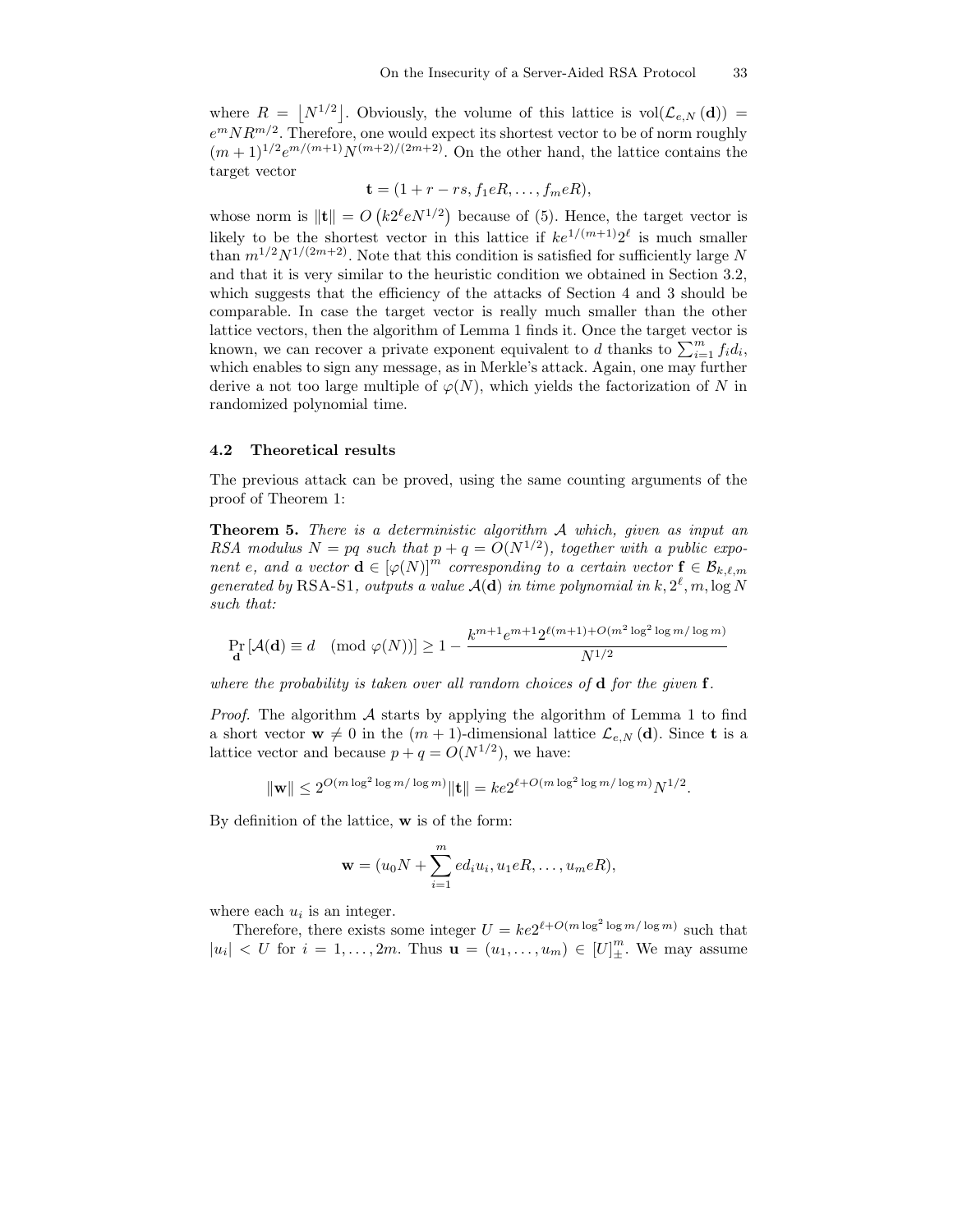that  $\|\mathbf{w}\| < N$  otherwise the right hand side of the inequality of the theorem is negative, making the bound trivial. Then necessarily  $\mathbf{u} \neq 0$ . We also have

$$
\sum_{i=1}^{m} e d_i u_i \equiv w_0 \pmod{N}
$$
 (9)

for some  $w_0 \in [W]_{\pm}$  where  $W = O\left(ke2^{\ell+O(m\log^2\log m/\log m)}N^{1/2}\right)$ .

Clearly, we may assume that  $2^{\ell} \leq \min\{p, q\}$  otherwise the result is trivial. Thus for any  $i = 1, ..., m$  with  $f_i \neq 0$  we have  $gcd(f_i, N) = 1$ . As before we see that for each  $w_0$  and for each  $\mathbf{u} \in [U]^m_{\pm}$  not parallel to **f** there are at most  $\varphi(N)^{m-2}$  vectors  $\mathbf{d} \in [\varphi(N)]^m$  satisfying both (8) and (9). Therefore the total number of vectors  $\mathbf{d} \in [\varphi(N)]^m$  which satisfy (8) and at least one congruence (9), for some  $w_0 \in [W]_{\pm}$  and some nonzero vector  $\mathbf{u} \in [U]_{\pm}^m$  not parallel to **f**, is at most

$$
2^{m+1} W U^m \varphi(N)^{m-2} = k^{m+1} e^{m+1} 2^{\ell(m+1) + O(m^2 \log^2 \log m / \log m)} N^{1/2} \varphi(N)^{m-2}.
$$

Taking into account that  $\varphi(N) \geq N/2$  we obtain the desired result.

Of course, the same proof provides a stronger result if an SVP-oracle is available: **Theorem 6.** There is a deterministic algorithm  $\mathcal{A}$  which, given access to an SVP-oracle and as input an RSA modulus  $N = pq$  such that  $p + q = O(N^{1/2}),$ together with a public exponent e, vector  $\mathbf{d} \in [\varphi(N)]^m$  corresponding to a certain vector  $f \in \mathcal{B}_{k,\ell,m}$  generated by RSA-S1, makes a single call to the SVPoracle with the lattice  $\mathcal{L}_{e,N}(\mathbf{d})$  and outputs a value  $\mathcal{A}(\mathbf{d})$  in time polynomial in  $k, 2^{\ell}, m, \log N$  such that:

$$
\Pr_{\mathbf{d}}\left[\mathcal{A}(\mathbf{d}) \equiv d \pmod{\varphi(N)}\right] \ge 1 - \frac{k^{m+1}e^{m+1}2^{\ell(m+1)+O(m)}}{N^{1/2}}
$$

where the probability is taken over all random choices of  $d$  for the given  $f$ .

Certainly one can obtain similar results when the primes  $p$  and  $q$  are not balanced, although the probability of success decreases.

## 4.3 Experiments

We made a few experiments with a (balanced) 1024-bit RSA modulus and a public exponent  $e = 3$ , using Victor Shoup's NTL library [19]. The experiments have confirmed the heuristic condition. By applying standard floating point LLL reduction, and improved reduction if necessary, we have been able to recover the private exponent for all the parameters considered by Merkle in his own experiments [10] (see Table 1). The success rate has been 100%, except with the case  $(m, k, \ell) = (56, 26, 6)$  where it is 65% (for this case, Merkle only achieved a 10% success rate). We also made some experiments on other (more realistic) sets of parameters. For instance, over 100 samples, we have always been able to recover the factorization with  $(m, k, \ell) = (60, 30, 3), (70, 30, 2)$  and  $(80, 40, 1)$ . The attack takes at most a couple of minutes, as the lattice dimension is only  $m+1$ . These results show that no set of parameters for RSA-S1 provides sufficient security without being impractical for the card.